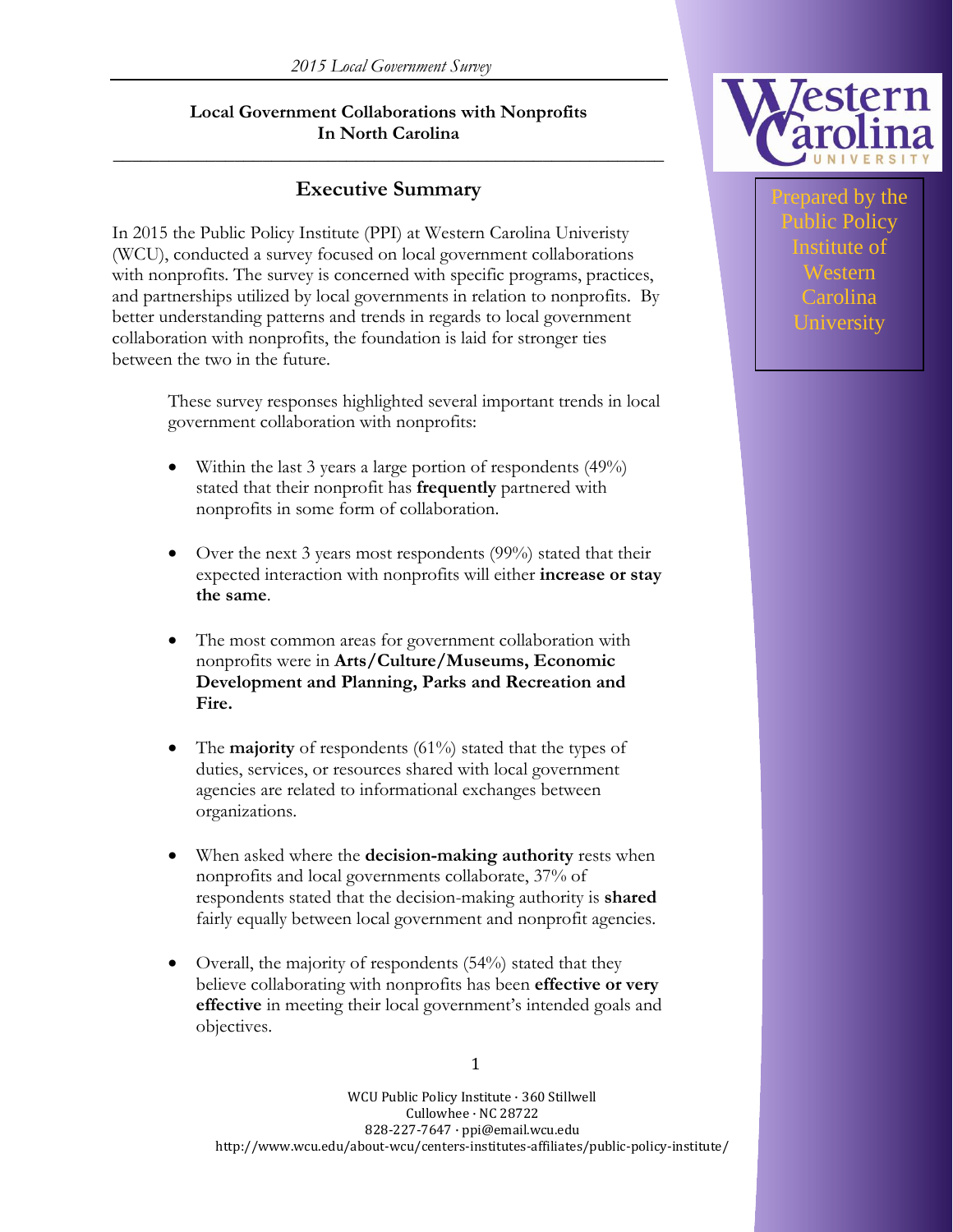# **SURVEY METHODS**

**\_\_\_\_\_\_\_\_\_\_\_\_\_\_\_\_\_\_\_\_\_\_\_\_\_\_\_\_\_\_\_\_\_\_\_\_\_\_\_\_\_\_\_\_\_\_\_\_\_\_\_\_\_\_\_\_\_\_\_\_\_**

This survey was distributed to 626 county managers and city managers. The survey was comprised of 26 questions; both multiple choice and open-ended questions were asked. The goal was to gauge how much local governments collaborated with nonprofit organizations, in what service areas, and the effectiveness of those collaborations. The survey was distributed online to email addresses provided by the NC League of Municipalities and county contact information via the counties' web pages. For those county managers that did not respond to the email requests, follow-up mail surveys were also provided. We received 120 usable responses (representing a response rate of 19%), including 19 county managers and 101 town managers, from across 52 different counties.

## **SURVEY RESULTS**

#### **I. Trends in Local Government Collaboration with Nonprofits**

Over the last three years a majority of survey respondents (88%) stated that they collaborated with nonprofit organizations in some capacity. Nearly half of the respondents (49%) said they worked with nonprofits "frequently or very frequently," while 37% stated they "occasionally or rarely/very rarely" collaborated with nonprofit organizations. In the past three years 12% of respondents indicated they did not collaborate in any capacity, with a nonprofit organization. The data provided by respondents indicates that most local governments in North Carolina collaborate in some capacity with nonprofit organizations. Survey respondents also reported that they partnered with a wide range of nonprofit organizations; these ranged from museums and libraries to law enforcement and youth development. On average, local governments work with about eight nonprofit organizations. This ran the gamut of possibilities: some respondents did not collaborate or collaborated with only one organization while other respondents collaborated with as many as 50.

Local governments also fund nonprofits at a high rate. When asked if they funded grants or contracts with nonprofits, 65% of respondents funded either one or both.

#### **II. Service Area Partnerships**

Respondents were asked to indicate the service areas in which they collaborated with nonprofit organizations, more than one service area could possibly be checked. The service area with the highest collaboration rate was "Arts/Culture/Museums" with 61%. "Economic Development/Planning"



WCU Public Policy Institute · 360 Stillwell Cullowhee · NC 28722 828-227-7647 · ppi@email.wcu.edu http://www.wcu.edu/about-wcu/centers-institutes-affiliates/public-policy-institute/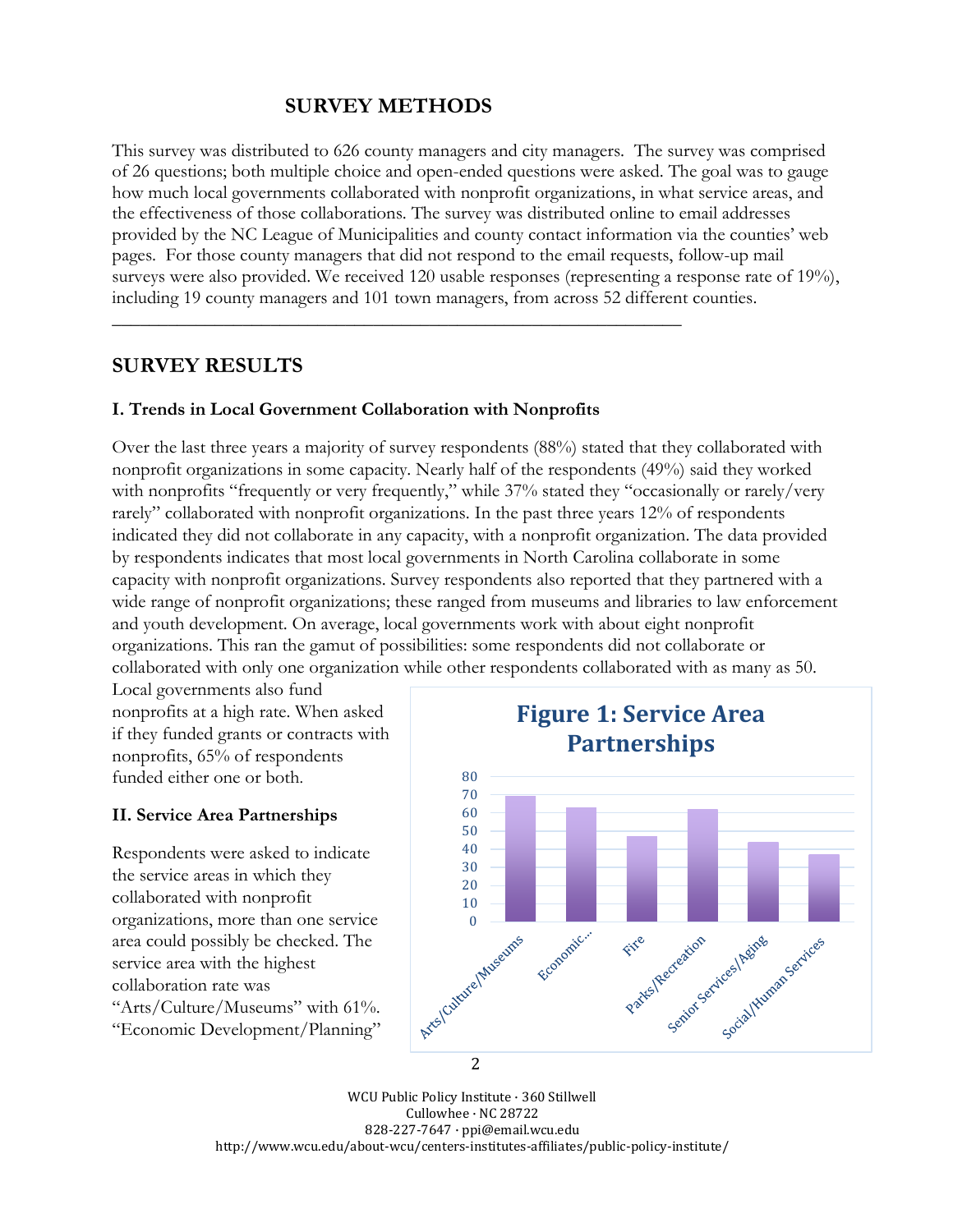and "Parks/Recreation" both had a collaboration rate of 58%. Other significant service area collaborations were "Fire" (40%) and "Education/Environment" (34%). Other areas mentioned to a lesser extent included "Community Clean-Up," "Veteran's Organizations" and "Chambers of Commerce" (*See Figure 1).*

As one respondent commented:

Our relationship with our volunteer fire departments saves our home owners millions of dollars each year in *insurance premiums, provides fire protection to our communities and places hundreds of paramedics and EMT's in our communities.*

## **III. Evaluating Local Government and Nonprofit Cooperation**

Respondents were also asked which service areas they believed served as the most effective collaboration areas between local governments and nonprofit organizations. "Economic Development/Planning" collaborations were considered the most effective, with 22% of respondents citing this area as effective. "Arts/Culture/Museums" was the second most effective category (13%), followed by Parks/Recreation with 11%. Local governments felt their collaboration was the least effective in the areas of Disaster Planning/Emergency Response  $(1\%)$ , Health  $(1\%)$ and Law Enforcement/Corrections (>1%).



When respondents were asked to what extent collaborating with nonprofits had helped accomplish certain goals, in almost every category respondents agreed that collaboration with nonprofits had helped to either some extent or great extent, as displayed in Table 1 below. This was particularly true for creating more favorable attitudes toward nonprofits by public employees, increasing access to volunteers and resources, and increasing the level of community services and programs. Respondents

also felt that collaborating with nonprofits had increased the quality of community services and programs, as well as increased citizen engagement in communities. They also felt that collaborating with nonprofits had saved their local government money, as 71% of respondents agreed that collaboration with nonprofits saved them money to some extent. *See Table 1 below.*

When asked overall how successful these partnerships were, 47% replied that intended goals had been met through nonprofit collaborations, while 7% stated that they were very effective. The majority of respondents felt that they were at least somewhat effective, with 82% of respondents

> WCU Public Policy Institute · 360 Stillwell Cullowhee · NC 28722 828-227-7647 · ppi@email.wcu.edu http://www.wcu.edu/about-wcu/centers-institutes-affiliates/public-policy-institute/

3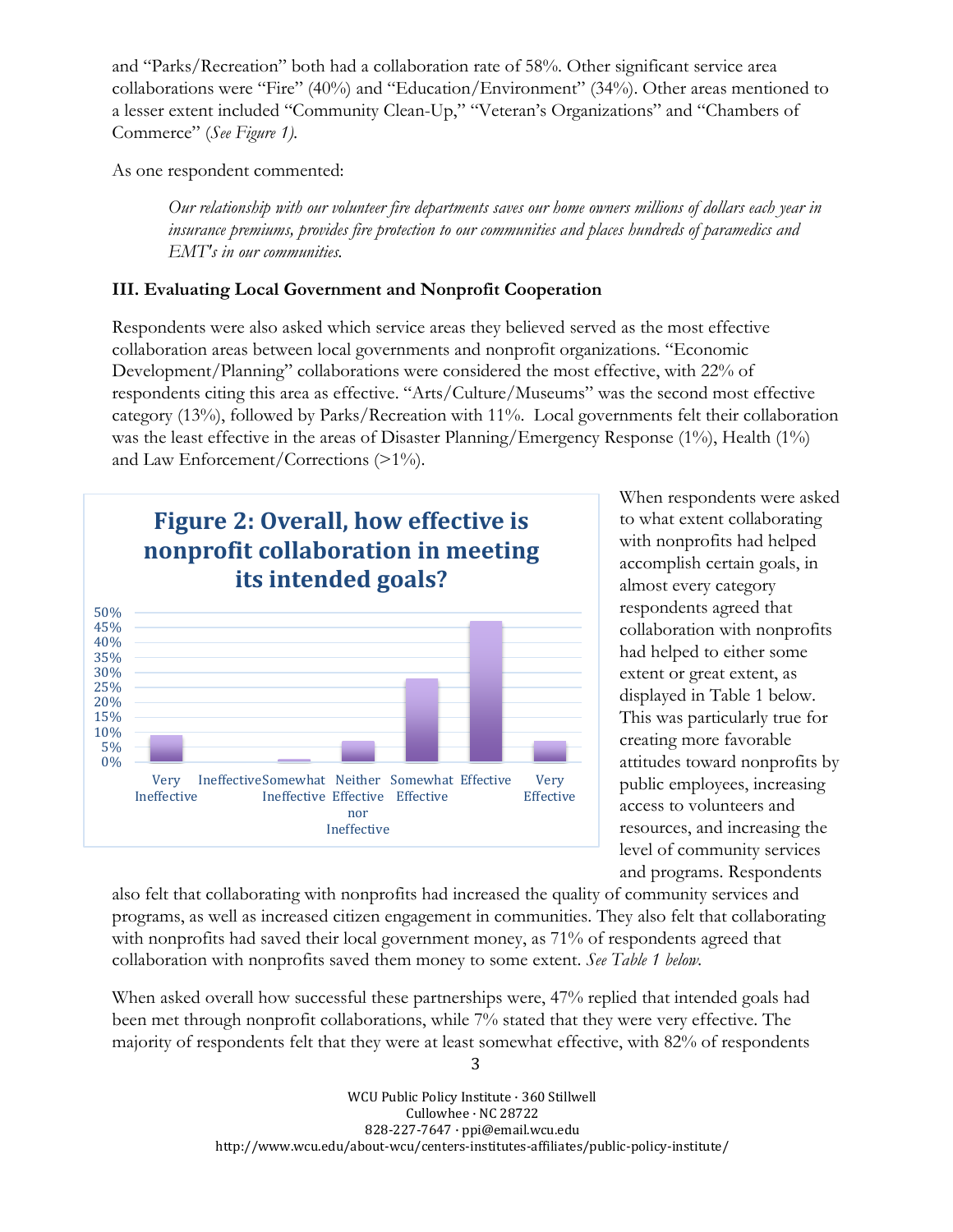stating that it somewhat effective or higher (*See Figure 2).* The importance of these partnerships was noted by one respondent:

Our local library is a non-profit and as such requires tremendous public support. The operations at the local library provide services to our town and the surrounding community. Our town could not provide this service *at the level of fund they receive."*

| Table 1: To what extent have conaborations with nonprofits accomplished the following:  |              |                   |                         |          |  |  |  |  |
|-----------------------------------------------------------------------------------------|--------------|-------------------|-------------------------|----------|--|--|--|--|
|                                                                                         | To No Extent | To Some<br>Extent | To A<br>Great<br>Extent | N/A      |  |  |  |  |
| <b>Saved Our Local Government Money</b>                                                 | 12.2%        | 47.6%             | 23.2%                   | 17%      |  |  |  |  |
| Increased the level of community services and<br>programs                               | 4.8%         | 38.6%             | 53%                     | 3.6%     |  |  |  |  |
| Increased the quality of community services and<br>programs                             | $6\%$        | 43.4%             | 48.2%                   | $2.4\%$  |  |  |  |  |
| Secured new public or private funding for local<br>government                           | 23.2%        | 47.6%             | 8.5%                    | 20.7%    |  |  |  |  |
| Secured new public or private funding for our<br>nonprofit partners                     | 14.5%        | 43.4%             | 25.3%                   | 16.8%    |  |  |  |  |
| Reduced our local government's need to compete with<br>nonprofits for resources         | 25.3%        | 26.5%             | 18.1%                   | $30.1\%$ |  |  |  |  |
| Increased access to volunteers and other resources for<br>our local government          | 11.9%        | 44.1%             | 36.9%                   | $7.1\%$  |  |  |  |  |
| Increased citizen satisfaction or trust in government                                   | 6.1%         | 50%               | $30.5\%$                | 13.4%    |  |  |  |  |
| Increased our local government's trust in its nonprofit<br>partners                     | 6.1%         | 52.4%             | 15.9%                   | 24.4%    |  |  |  |  |
| Created more favorable attitudes by public employees<br>toward nonprofit organizations  | 7.3%         | 52.4%             | 15.9%                   | 24.4%    |  |  |  |  |
| Created more favorable attitudes by elected officials<br>toward nonprofit organizations | 7.2%         | 43.4%             | 32.5%                   | 16.9%    |  |  |  |  |
| Increased citizen engagement in community activities                                    | 2.4%         | 50%               | 39.3%                   | 8.3%     |  |  |  |  |

# **Table 1: To What Extent have collaborations with nonprofits accomplished the following:**

#### **IV. Changes in Local Government Collaborations with Nonprofits**

Most respondents reported that their local government's outside collaborations were consistent from one year to the next, with 53% answering that their involvement with nonprofit organizations

4

WCU Public Policy Institute · 360 Stillwell Cullowhee · NC 28722 828-227-7647 · ppi@email.wcu.edu http://www.wcu.edu/about-wcu/centers-institutes-affiliates/public-policy-institute/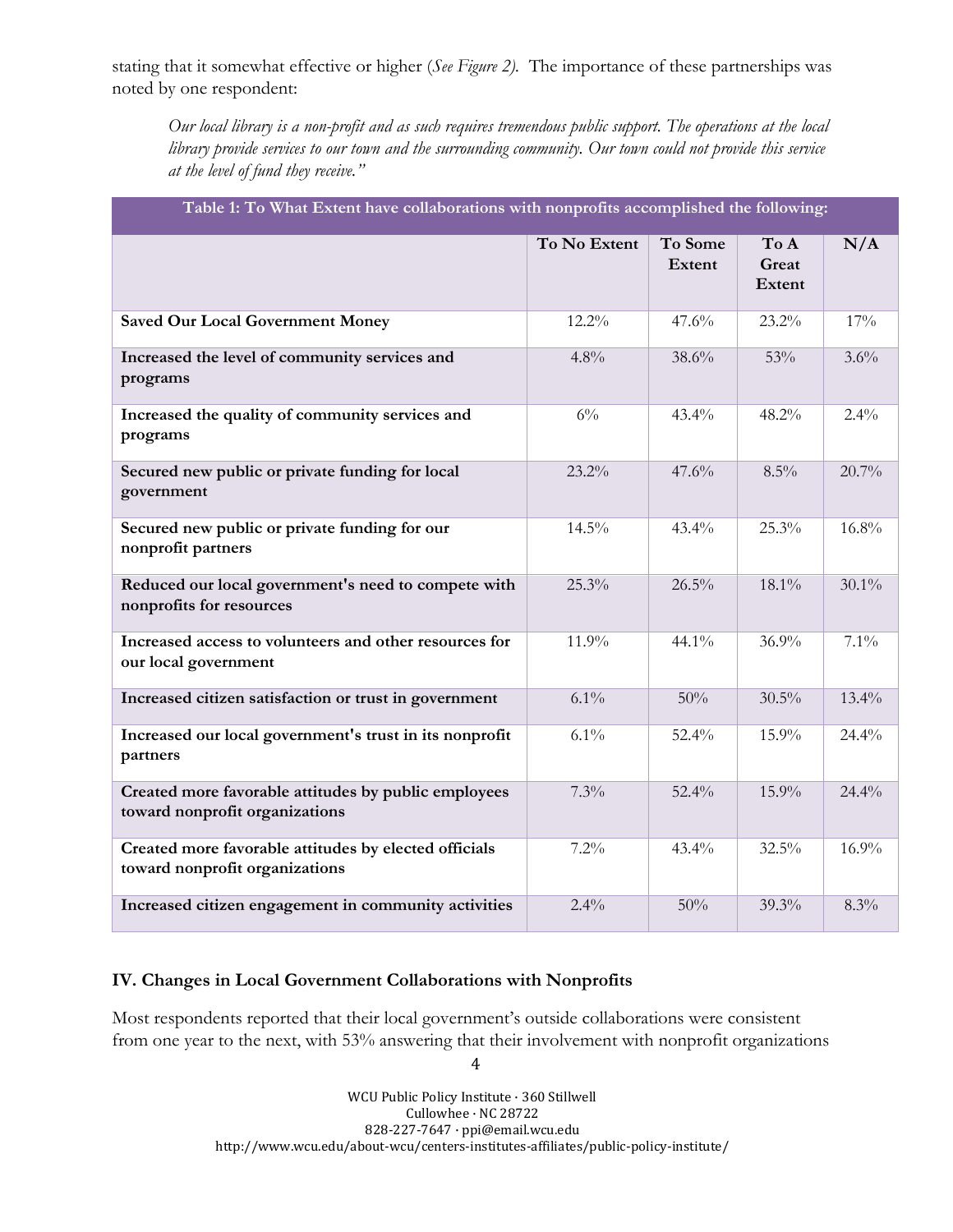had "stayed the same" since 2012. However, 41% of respondents said that their localities had increased the frequency with which they employed the help of nonprofits. Only 6% of respondents said collaboration had actually declined in the recent past.



*For three years, there has been a partnership with the local Chamber of Commerce to hold a community festival that draws thousands into the town limits, brings government and local business owners together, and exposes the towns businesses and overall attributes to those who might not otherwise find themselves within the town limits.*

Respondents were asked what factors influenced local governments' decisions to further collaborate with nonprofits. The promotion of shared goals was the most common response, while the next two most popular answers were improving the quality of local services and improving the community's access to services. Rounding out the top five factors were solving problems that were unable to be solved alone and using resources more cost-effectively with nonprofit organizations. Those respondents that indicated they did not partner with nonprofits were asked why were not involved in these types of collaborations. However, few respondents provided reasons for not partnering.

## **V. Potential Limits to Collaboration**

As mentioned in the third section, competition for resources between local governments and nonprofit organizations leaves many of the former with unaccomplished goals. While only 5% of respondents had experienced late payments, albeit rare ones, from nonprofit organizations, concerns over already limited resources may deter vulnerable governments from attempting collaboration. When asked specifically how these collaborations accomplished funding goals, 7% said that these collaborations had no effect on saving local government money, and 27% said to no extent did partnering with nonprofits aid in securing public or private funds.

5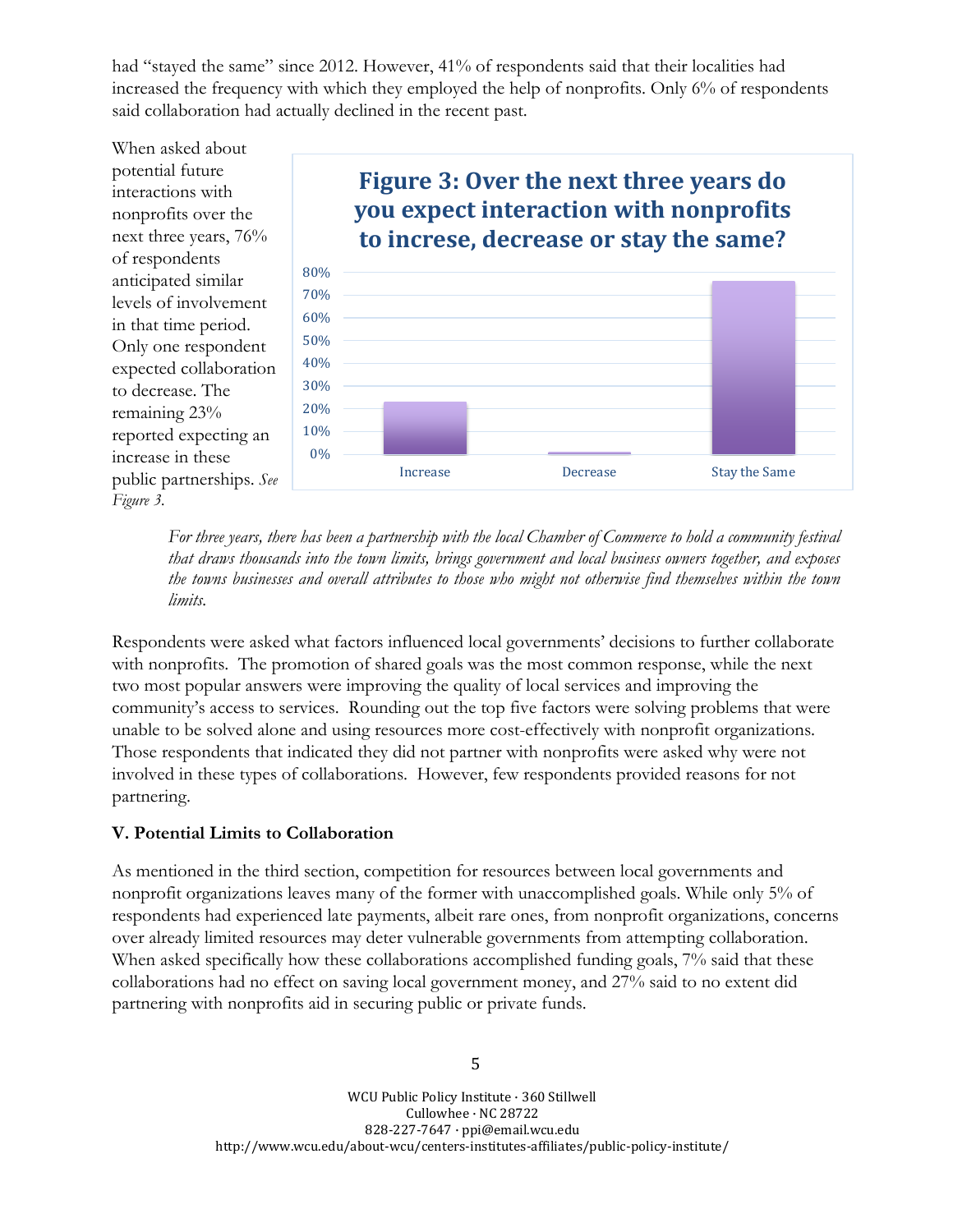To further explore local government managers' opinions about nonprofit organizations, we asked a series of opinion questions targeting potential partnership limitations, as displayed in Table 2. Staffing and resources limitations appear as one potential hindrance to collaboration, as over onefourth (27%) of respondents agreed/strongly agreed with the statement that "governments do not have the staff or time to manage collaborations with nonprofits." Others also saw competition for resources as an issue, as 20% of respondents agreed with the statement that competition discourages collaboration. However, very few respondents had the opinion that nonprofits provide poor or unreliable services.

In the open-ended comments, some provided very positive view of these collaborations:

Our county provides grants annually to non-profits that provide services that are needed in our community that the county is not providing. Success is measured in the number of individuals served and the quality of the services *provided.*

While most comments were positive, some managers indicated some negative prior experiences, such as one respondent speaking of a particular project:

*[T]he nonprofit simply didn't have their act together; it wasn't handled professionally on the nonprofits part.*

| Table 2: Please respond to whether you disagree or agree with the following statements: |                      |          |                                  |          |                   |  |  |  |
|-----------------------------------------------------------------------------------------|----------------------|----------|----------------------------------|----------|-------------------|--|--|--|
|                                                                                         | Strongly<br>Disagree | Disagree | Neither<br>Agree nor<br>Disagree | Agree    | Strongly<br>Agree |  |  |  |
| Private interests (including those of                                                   | 14.8%                | 39.8%    | 35.2%                            | $9.1\%$  | $1.1\%$           |  |  |  |
| nonprofits) do not belong in public service<br>delivery                                 |                      |          |                                  |          |                   |  |  |  |
| Competition for resources discourages local                                             | 6.8%                 | 39.8%    | $33.0\%$                         | 19.3%    | $1.1\%$           |  |  |  |
| governments and nonprofits from                                                         |                      |          |                                  |          |                   |  |  |  |
| collaborating                                                                           |                      |          |                                  |          |                   |  |  |  |
| Governments do not have the staff or time to                                            | $9.1\%$              | 39.8%    | $23.9\%$                         | 23.9%    | $3.4\%$           |  |  |  |
| manage collaborations with nonprofits                                                   |                      |          |                                  |          |                   |  |  |  |
| Differences in hours of operation, office                                               | $6.8\%$              | 53.4%    | $26.1\%$                         | 13.6%    | $0.0\%$           |  |  |  |
| locations, or other administrative differences                                          |                      |          |                                  |          |                   |  |  |  |
| between nonprofits and local government                                                 |                      |          |                                  |          |                   |  |  |  |
| make it difficult to collaborate                                                        |                      |          |                                  |          |                   |  |  |  |
| Nonprofit organizations provide unreliable or                                           | 14.8%                | 51.1%    | 30.7%                            | 3.4%     | $0.0\%$           |  |  |  |
| poor quality services                                                                   |                      |          |                                  |          |                   |  |  |  |
| Our local government has not developed                                                  | 17.0%                | $50.0\%$ | 18.2%                            | $12.5\%$ | 2.3%              |  |  |  |
| strong enough relationships with the                                                    |                      |          |                                  |          |                   |  |  |  |
| nonprofit sector to partner with them                                                   |                      |          |                                  |          |                   |  |  |  |
| Nonprofit organizations cannot be relied on                                             | $3.4\%$              | 47.7%    | 30.7%                            | 14.8%    | $3.4\%$           |  |  |  |
| to represent the entire community                                                       |                      |          |                                  |          |                   |  |  |  |
| When government and nonprofit                                                           | $1.1\%$              | 44.3%    | $42.0\%$                         | 12.5%    | $0.0\%$           |  |  |  |
| organizations are involved in the same service                                          |                      |          |                                  |          |                   |  |  |  |
| area, nonprofits tend to lose out                                                       |                      |          |                                  |          |                   |  |  |  |
| When government and nonprofit                                                           | $2.3\%$              | 54.5%    | $40.9\%$                         | $2.3\%$  | $0.0\%$           |  |  |  |
| organizations are involved in the same service                                          |                      |          |                                  |          |                   |  |  |  |
| area, governments tend to lose out                                                      |                      |          |                                  |          |                   |  |  |  |

WCU Public Policy Institute · 360 Stillwell Cullowhee · NC 28722 828-227-7647 · ppi@email.wcu.edu http://www.wcu.edu/about-wcu/centers-institutes-affiliates/public-policy-institute/

6